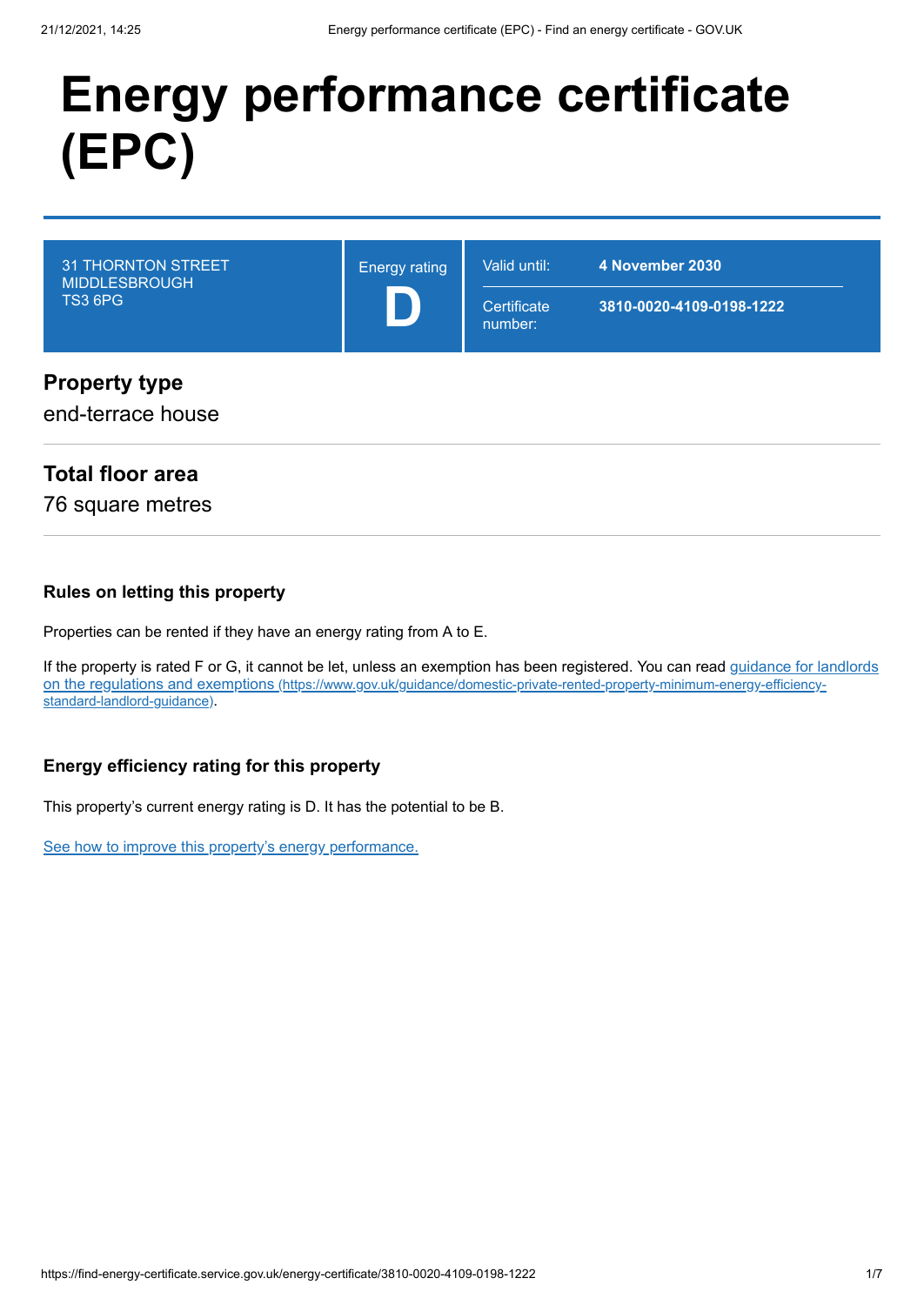| <b>Score</b> | <b>Energy rating</b> |   | <b>Current</b> | <b>Potential</b> |
|--------------|----------------------|---|----------------|------------------|
| $92 +$       |                      |   |                |                  |
| 81-91        | Β                    |   |                | 85  <br>B        |
| 69-80        | $\mathbf C$          |   |                |                  |
| 55-68        | II)                  |   | 61<br>D        |                  |
| 39-54        | Е                    |   |                |                  |
| $21 - 38$    |                      | F |                |                  |
| $1 - 20$     |                      | G |                |                  |

The graph shows this property's current and potential energy efficiency.

Properties are given a rating from A (most efficient) to G (least efficient).

Properties are also given a score. The higher the number the lower your fuel bills are likely to be.

For properties in England and Wales:

- the average energy rating is D
- the average energy score is 60

#### **Breakdown of property's energy performance**

This section shows the energy performance for features of this property. The assessment does not consider the condition of a feature and how well it is working.

Each feature is assessed as one of the following:

- very good (most efficient)
- good
- average
- poor
- very poor (least efficient)

When the description says "assumed", it means that the feature could not be inspected and an assumption has been made based on the property's age and type.

| <b>Feature</b> | <b>Description</b>                                  | Rating    |
|----------------|-----------------------------------------------------|-----------|
| Wall           | Solid brick, as built, no insulation (assumed)      | Very poor |
| Wall           | Cavity wall, as built, partial insulation (assumed) | Average   |
| Roof           | Pitched, 150 mm loft insulation                     | Good      |

https://find-energy-certificate.service.gov.uk/energy-certificate/3810-0020-4109-0198-1222 2009-0198-1222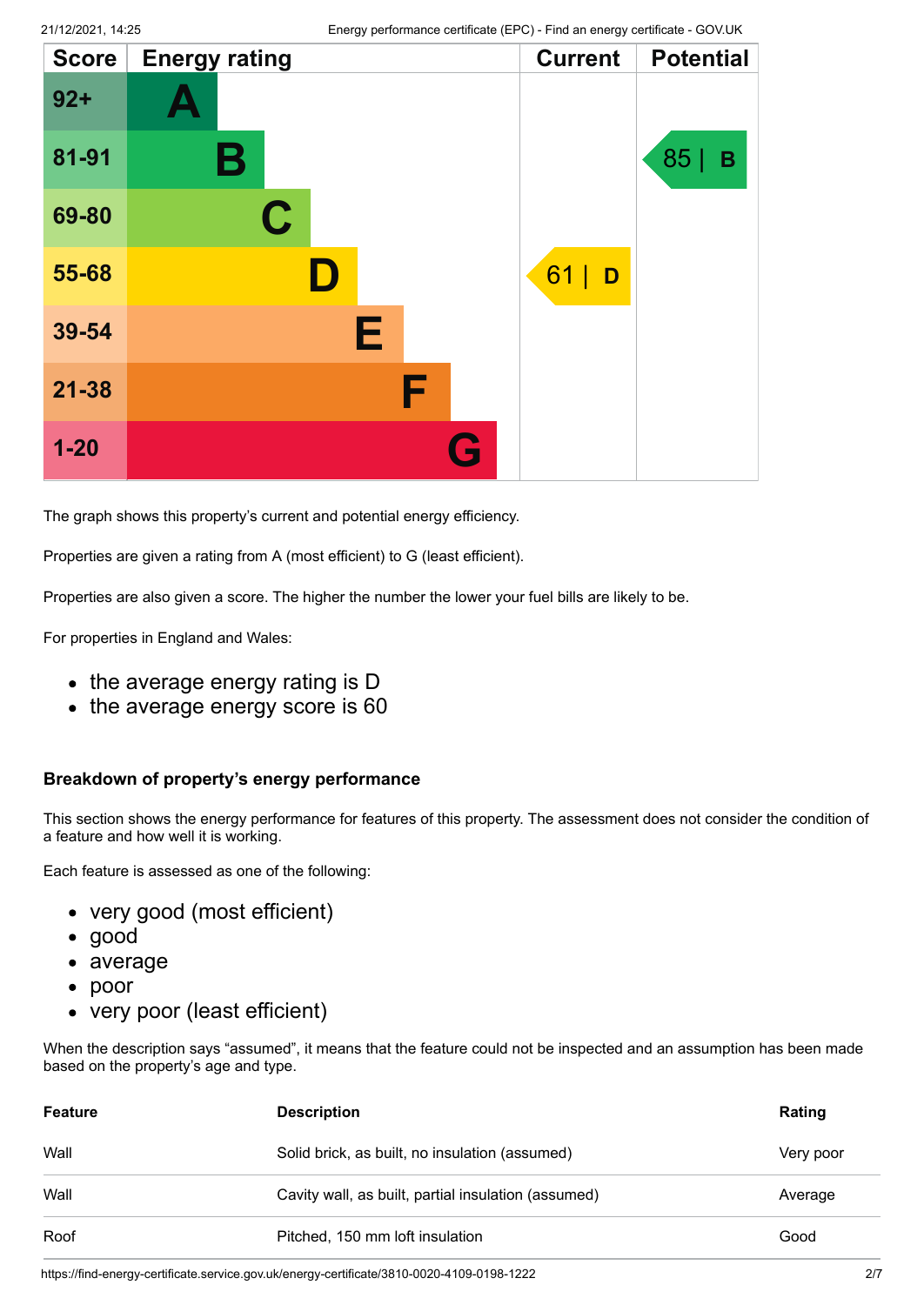21/12/2021, 14:25 Energy performance certificate (EPC) - Find an energy certificate - GOV.UK

| <b>Feature</b>       | <b>Description</b>                       | Rating    |
|----------------------|------------------------------------------|-----------|
| Roof                 | Flat, limited insulation (assumed)       | Poor      |
| Window               | Fully double glazed                      | Average   |
| Main heating         | Boiler and radiators, mains gas          | Good      |
| Main heating control | Programmer, room thermostat and TRVs     | Good      |
| Hot water            | From main system                         | Good      |
| Lighting             | Low energy lighting in all fixed outlets | Very good |
| Floor                | Solid, no insulation (assumed)           | N/A       |
| Secondary heating    | None                                     | N/A       |

# **Primary energy use**

The primary energy use for this property per year is 305 kilowatt hours per square metre (kWh/m2).

# What is primary energy use?

#### **Environmental impact of this property**

This property's current environmental impact rating is E. It has the potential to be B.

Properties are rated in a scale from A to G based on how much carbon dioxide (CO2) they produce.

Properties with an A rating produce less CO2 than G rated properties.

## **An average household produces**

6 tonnes of CO2

## **This property produces**

4.1 tonnes of CO2

# **This property's potential production**

1.5 tonnes of CO2

By making the [recommended changes](#page-3-0), you could reduce this property's CO2 emissions by 2.6 tonnes per year. This will help to protect the environment.

Environmental impact ratings are based on assumptions about average occupancy and energy use. They may not reflect how energy is consumed by the people living at the property.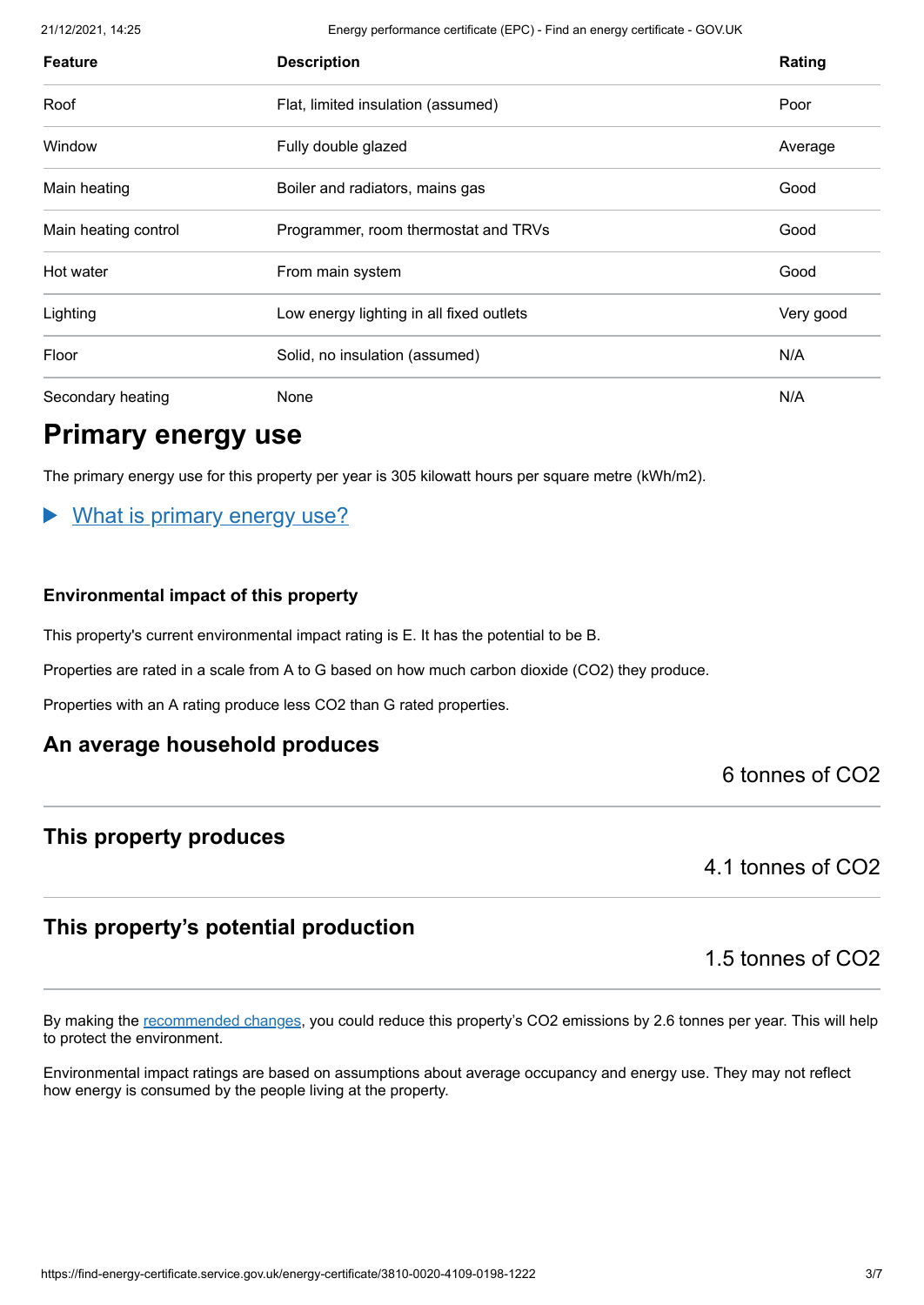#### <span id="page-3-0"></span>**How to improve this property's energy performance**

Making any of the recommended changes will improve this property's energy efficiency.

If you make all of the recommended changes, this will improve the property's energy rating and score from D (61) to B (85).

What is an energy rating?

# **Recommendation 1: Internal or external wall insulation**

Internal or external wall insulation

**Typical installation cost**

**Typical yearly saving**

**Potential rating after carrying out recommendation 1**

| Recommendation 2: Floor insulation (solid floor) |  |  |
|--------------------------------------------------|--|--|
|--------------------------------------------------|--|--|

Floor insulation (solid floor)

**Typical installation cost**

£4,000 - £6,000

£48

73 | C

Potential energy

rating

**B**

£4,000 - £14,000

£229

71 | C

**Typical yearly saving**

**Potential rating after carrying out recommendations 1 and 2**

# **Recommendation 3: Solar water heating**

Solar water heating

**Typical installation cost**

£4,000 - £6,000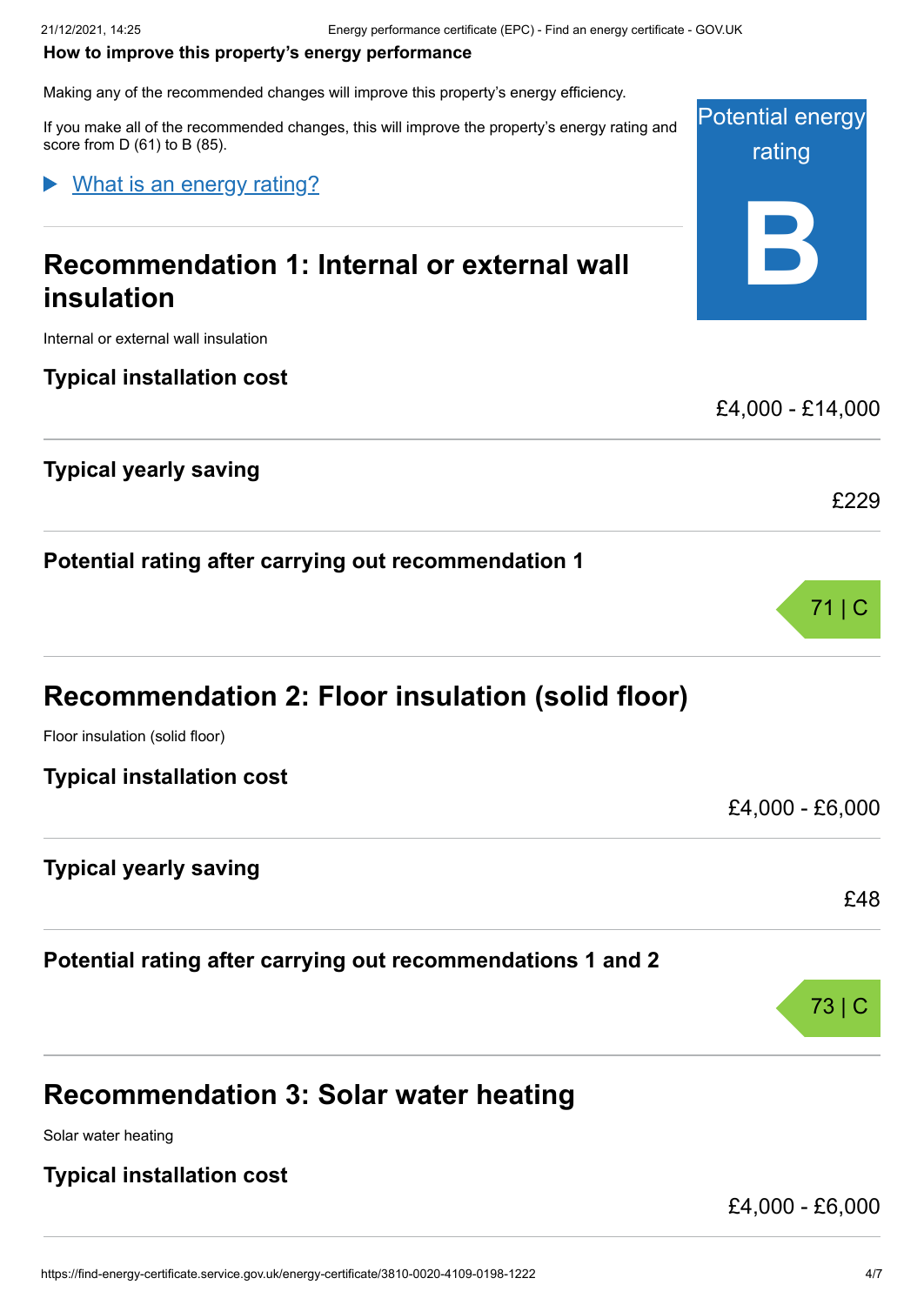# **Potential rating after carrying out recommendations 1 to 3** 74 | C **Recommendation 4: Solar photovoltaic panels, 2.5 kWp** Solar photovoltaic panels **Typical installation cost** £3,500 - £5,500 **Typical yearly saving** £329 **Potential rating after carrying out recommendations 1 to 4** 85 | B **Paying for energy improvements** [Find energy grants and ways to save energy in your home.](https://www.gov.uk/improve-energy-efficiency) (https://www.gov.uk/improve-energy-efficiency) **Estimated energy use and potential savings Estimated yearly energy cost for this property** £889 **Potential saving** £304

The estimated cost shows how much the average household would spend in this property for heating, lighting and hot water. It is not based on how energy is used by the people living at the property.

The estimated saving is based on making all of the recommendations in [how to improve this property's energy performance.](#page-3-0)

For advice on how to reduce your energy bills visit Simple Energy Advice [\(https://www.simpleenergyadvice.org.uk/\)](https://www.simpleenergyadvice.org.uk/).

# **Heating use in this property**

Heating a property usually makes up the majority of energy costs.

# **Estimated energy used to heat this property**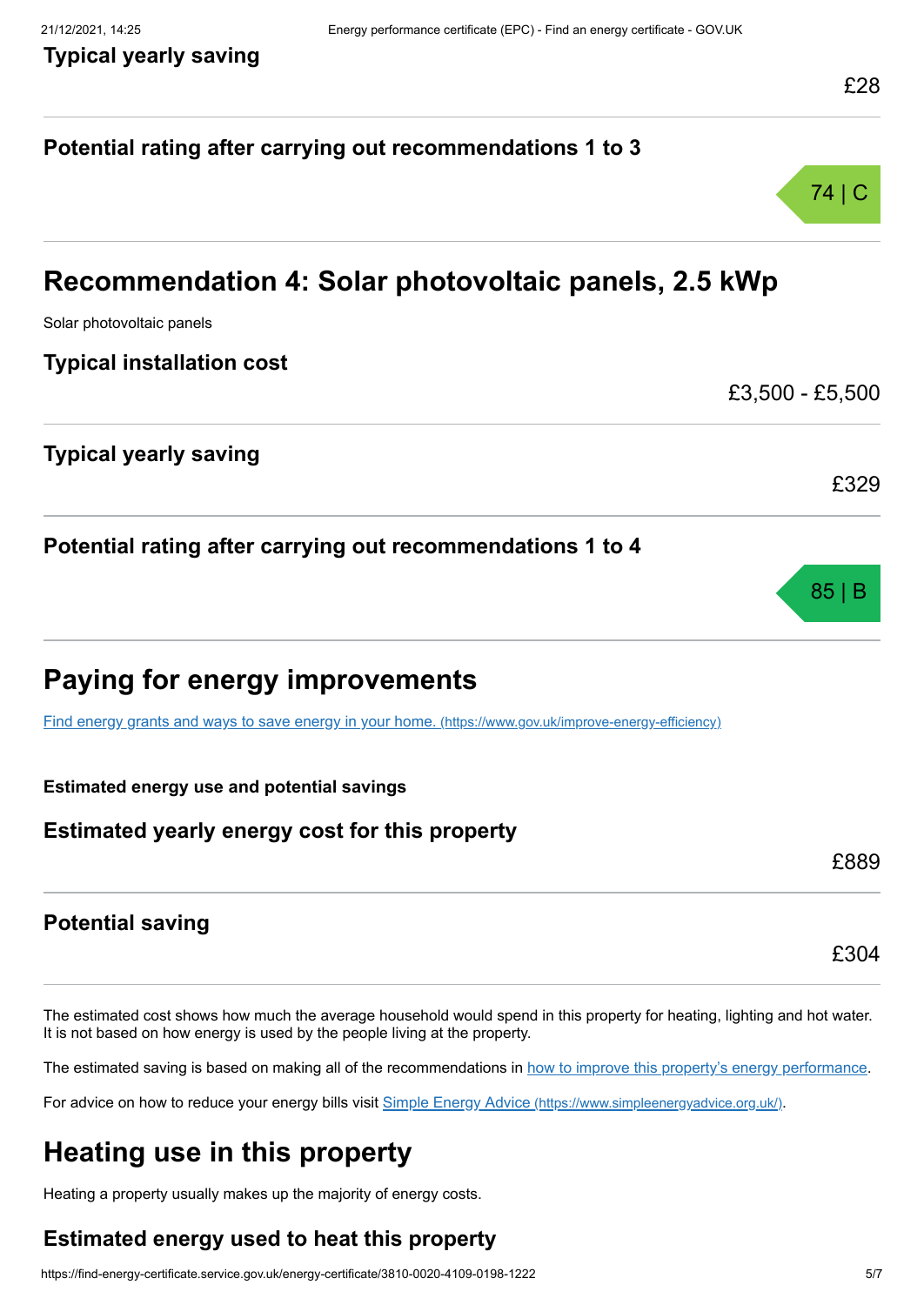# **Space heating**

# **Water heating**

## 1945 kWh per year

# **Potential energy savings by installing insulation Type of insulation Amount of energy saved Loft insulation** 187 kWh per year **Cavity wall insulation Cavity wall insulation 155 kWh** per year **Solid wall insulation** 6298 kWh per year

You might be able to receive Renewable Heat Incentive payments [\(https://www.gov.uk/domestic-renewable-heat-incentive\)](https://www.gov.uk/domestic-renewable-heat-incentive). This will help to reduce carbon emissions by replacing your existing heating system with one that generates renewable heat. The estimated energy required for space and water heating will form the basis of the payments.

#### **Contacting the assessor and accreditation scheme**

This EPC was created by a qualified energy assessor.

If you are unhappy about your property's energy assessment or certificate, you can complain to the assessor directly.

If you are still unhappy after contacting the assessor, you should contact the assessor's accreditation scheme.

Accreditation schemes are appointed by the government to ensure that assessors are qualified to carry out EPC assessments.

# **Assessor contact details**

#### **Assessor's name**

Jermaine Leng

#### **Telephone**

01642903969

## **Email**

[info@houseofmaintenanceltd.com](mailto:info@houseofmaintenanceltd.com)

# **Accreditation scheme contact details**

# **Accreditation scheme**

Stroma Certification Ltd

# **Assessor ID**